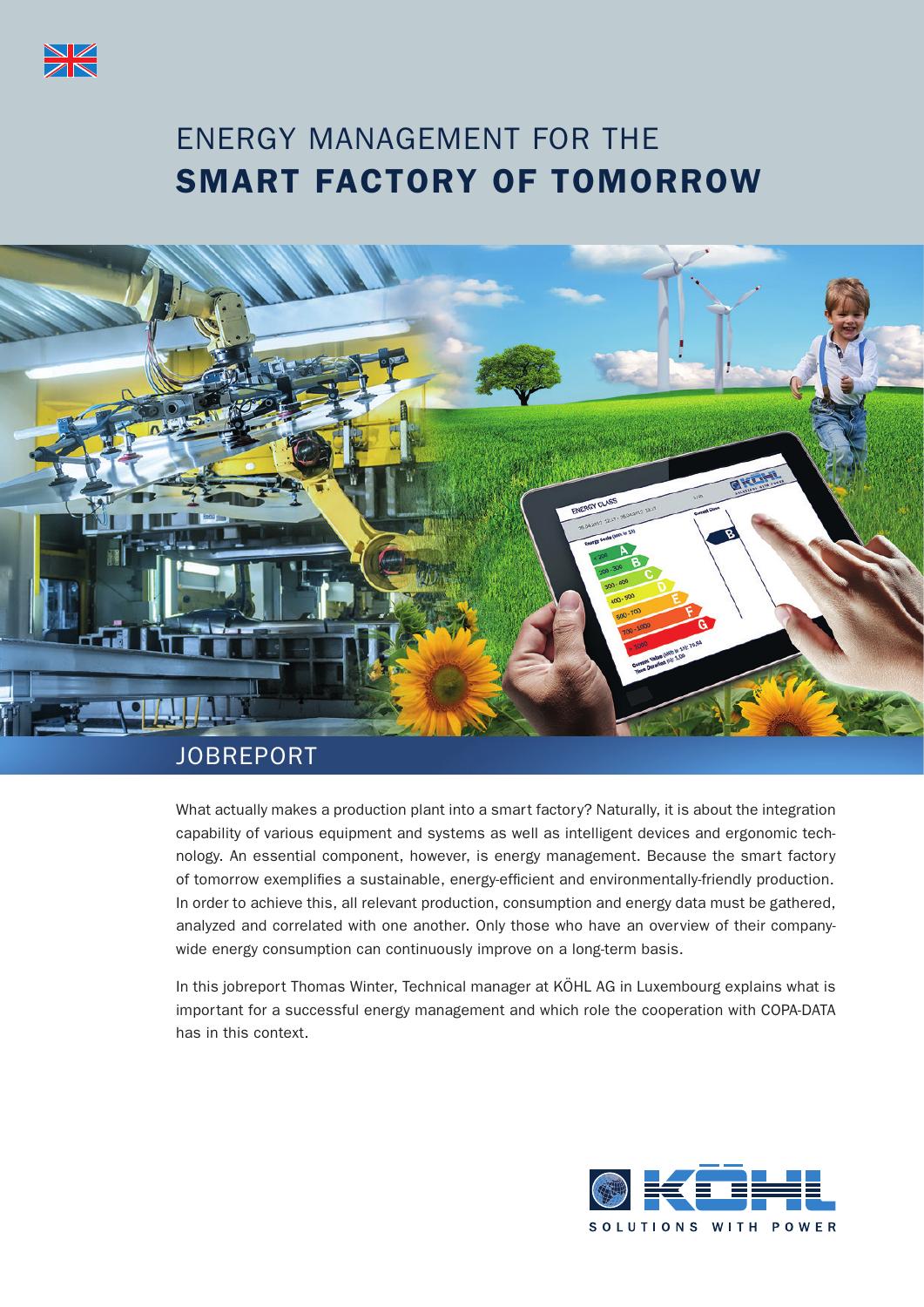MR WINTER, HOW DID THE COOPERATION BETWEEN KÖHL AND COPA-DATA COME ABOUT? FOR HOW LONG HAS KÖHL BEEN A MEMBER OF THE COPA-DATA PARTNER COMMUNITY? THOMAS WINTER: Our first contact was back in 2008 in connection with a project tender for a customer in Luxembourg. From our point of view, the zenon product was the best choice because of its diversity of drivers. Together with this customer and Mr Alexander Punzenberger from COPA-DATA, we were able to visit a BMW plant as a reference. Unfortunately, however, the project went to a competitor. Nevertheless, we acquired our first zenon license at the beginning of 2009, when we used zenon as part of a thesis based on a KÖHL substation control system. Our increasing use of zenon, particularly in the tobacco industry, convinced us to join the COPA-DATA Partner Community in 2012.

VSTA allows one to develop these independently. Whereas, with a closed, black-box solution one would often be unable to proceed further.

#### PLEASE TELL LIS MORE ABOUT ECO ON WHAT DIFFERENTI-ATES YOUR PRODUCT FROM COMPETITORS' PRODUCTS?

THOMAS WINTER: Eco.On encompasses not only a sustainable and holistic Energy Management System that can meet both the requirements of DIN ISO 50001 and Overall Equipment Effectiveness (OEE), it also draws on advice and expertise gained over many years in the industry and the production world. It is our goal here, as well as in our other projects, to offer our customers not simply a product, but a solution. Certainly, the main difference that Eco.On offers in comparison with other products

"Only when, in addition to the pure consumption data, the actual production data flows into the analysis, is it possible to continuously improve the energy-related performance and, as a result, reduce energy costs in the long-term".

THOMAS WINTER, KÖHL AG

#### WHAT HAS BEEN YOUR EXPERIENCE WITH THE COPADATA PARTNER COMMUNITY? WITH WHAT REQUIREMENTS AND EXPECTATIONS DID YOU JOIN THE NETWORK? WHAT ADVANTAGES HAVE YOU GAINED?

THOMAS WINTER: The idea of the community as an active worldwide network is particularly interesting for us, as we also operate across the world. Recently, during our activities within the framework of energy management, we were able to establish some interesting contacts and have gained a great deal of positive inspiration. The network offers interesting insights into industry areas that are normally kept undisclosed.

#### YOU HAVE A LONG HISTORY OF EXPERIENCE WITH VARIOUS SOFTWARE PRODUCTS. WHAT ENCOURAGED YOU TO CHOOSE THE COPA-DATA TECHNOLOGY AS A BASIS FOR YOUR ECO.ON® PRODUCT?

THOMAS WINTER: COPA-DATA's products are based on current technologies and positively stand out in areas such as ergonomics and innovation when compared with other products. At the same time, the driver diversity allows zenon to be open to almost all hardware connections. A further important advantage is the integration of VSTA, which helps by giving the complete Windows and .NET level of performance. If there would be customer approaches or requirements that have not existed before,

on the market is the close proximity to the process. Effective energy management can only really be successful if it is possible to collect the individual energy consumption data in conjunction with the plant data within a single system. Only when, in addition to the pure consumption data, the actual production data flows into the analysis, is it possible to give a valuable evaluation of the efficiency of a facility or a production line. This is the only way that consumption can be realistically assessed and accordingly reduced. It is thereby possible to continuously improve the energyrelated performance (operation, consumption, efficiency) and, as a result, reduce energy costs in the long-term.

#### HOW DO YOU ASSESS MARKET OPPORTUNITIES FOR ENERGY MANAGEMENT? ARE THERE TENDENCIES IN CERTAIN INDUSTRIES AND APPLICATION AREAS WHERE ENERGY MANAGEMENT IS PARTICULARLY IN DEMAND?

THOMAS WINTER: The subject of energy management is currently of great interest across all the industry areas we cover. Particularly when an Energy Management System according to ISO 50001 is introduced into energy-intensive production processes, there is a further possibility of cost savings as a result of legal regulations. Generally, the subject of energy conservation is a current topic in almost all industry sectors. Detached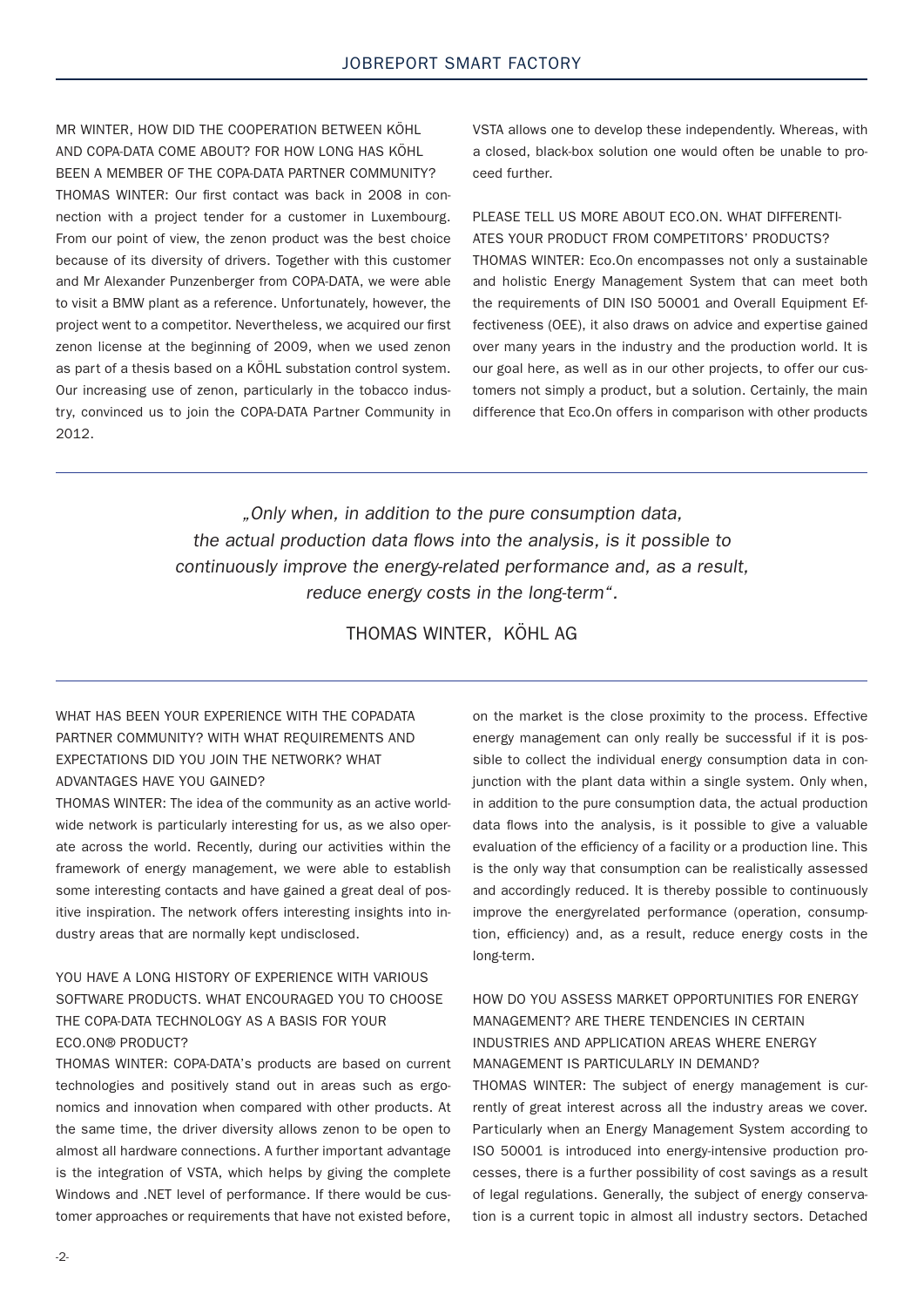from government and saving programs, it makes sense for companies across all sectors to focus on their own consumption. This is particularly the case when the sum of all energy costs adds up to an amount that cannot be ignored. Often information regarding energy and media consumption is already available, but cannot be read in connection with the production data. Therefore, many customers have the desire to be able to allocate the actual consumed energy of individual products in order to take that knowledge into account for their pricing strategy. In order to be able to guarantee this, it is necessary to take a product-oriented approach.

#### YOUR ENERGY MANAGEMENT CERTAINLY GOES BEYOND

SIMPLE REPORTING. WHAT VISION ARE YOU PURSUING HERE? THOMAS WINTER: As automation experts, it is our goal to operate plants securely and effectively. Production data is already being accurately collected in many companies. Equipment faults are logged exactly according to time and then these details are also evaluated. We would like to take this "typical" approach at an automation level and implement it for energy data as well. With zenon we are in the position to gather all relevant data (PDC and energy) systematically in a single system, archive it appropriately and evaluate it userspecifically. Thanks to current technologies, individual user information is available at almost any time and everywhere.

#### IN YOUR VIEW, FOR EFFECTIVE ENERGY MANAGEMENT, HOW SHOULD DATA BE CORRELATED? WHAT CONCLUSIONS CAN THENBE MADE?

THOMAS WINTER: At the top of the list is, of course, the consumption relating to the individual types of media. Here, all relevant energy data is involved; such as electricity, gas, heating, water etc. This also includes the so-called metadata for individual energy references such as price data, tariffs or quotas. In order to be able to gain conclusions from the process data, information about the equipment condition is also of importance. Here, process-oriented values also come into play, such as temperature or flow rates, as well as the condition of motors, fans and valves. This is the only way that it is possible to analyze the direct effects of optimizations and answer the process-oriented questions: for example, does the exhaust air motor have to run at full speed? When should it run and when is it unnecessary for the process? If all this data can be practically gathered then optimizations and their concrete effects can be directly evaluated: production plants or operation halls can gain optimized energy efficiency, without having to lose productivity or availability.

#### HOW ARE YOUR CUSTOMERS BENEFITING FROM UTILIZING ECO.ON?

THOMAS WINTER: Eco.On is a tool that our customers intuitively use on a daily basis for their work. The knowledge that is gained with the help of this tool supports our customers in attaining an energy-efficient production. Improvement measures can be evaluated and documented so that not only ISO 50001 requirements for energy are fulfilled but also the user is able to optimize the complete production process for energy efficiency and achieve cost savings.

#### WHAT OPPORTUNITIES DO YOU SEE FOR ECO.ON IN THE SMART FACTORY OF THE FUTURE?

THOMAS WINTER: Today, Eco.On enables us to meet the exact needs of the customer. Eco.On offers modular scalability and therefore future enhancements are possible. One has to start with individual areas and gradually expand the system. Multi-site and real mobile operation is possible by using a browser-based or Smartphone client. VPN and remote technologies put us, as the system integrator, in a position to assist with rapid and effective support. Multiple site administration and networking are simple to achieve today.

MANY THANKS FOR THE INTERVIEW.

#### ABOUT MR. WINTER

As Technical Manager, Thomas Winter has been responsible for system technology in the KÖHL Group since 2000. His area of expertise covers the electrotechnical planning and



engineering of KÖHL - delivered plants as well as general automation projects with external equipment suppliers. Customers come from the food, pharmaceutical, chemical, and automotive industries, as well as, heavy industry and foundries. The topic of energy has always been his focus through many years of project experience in the areas of regenerative energies (wind, biogas and photovoltaic). This presented an opportunity to let his experience in the areas of industrial automation and energy flow into an energy management product.